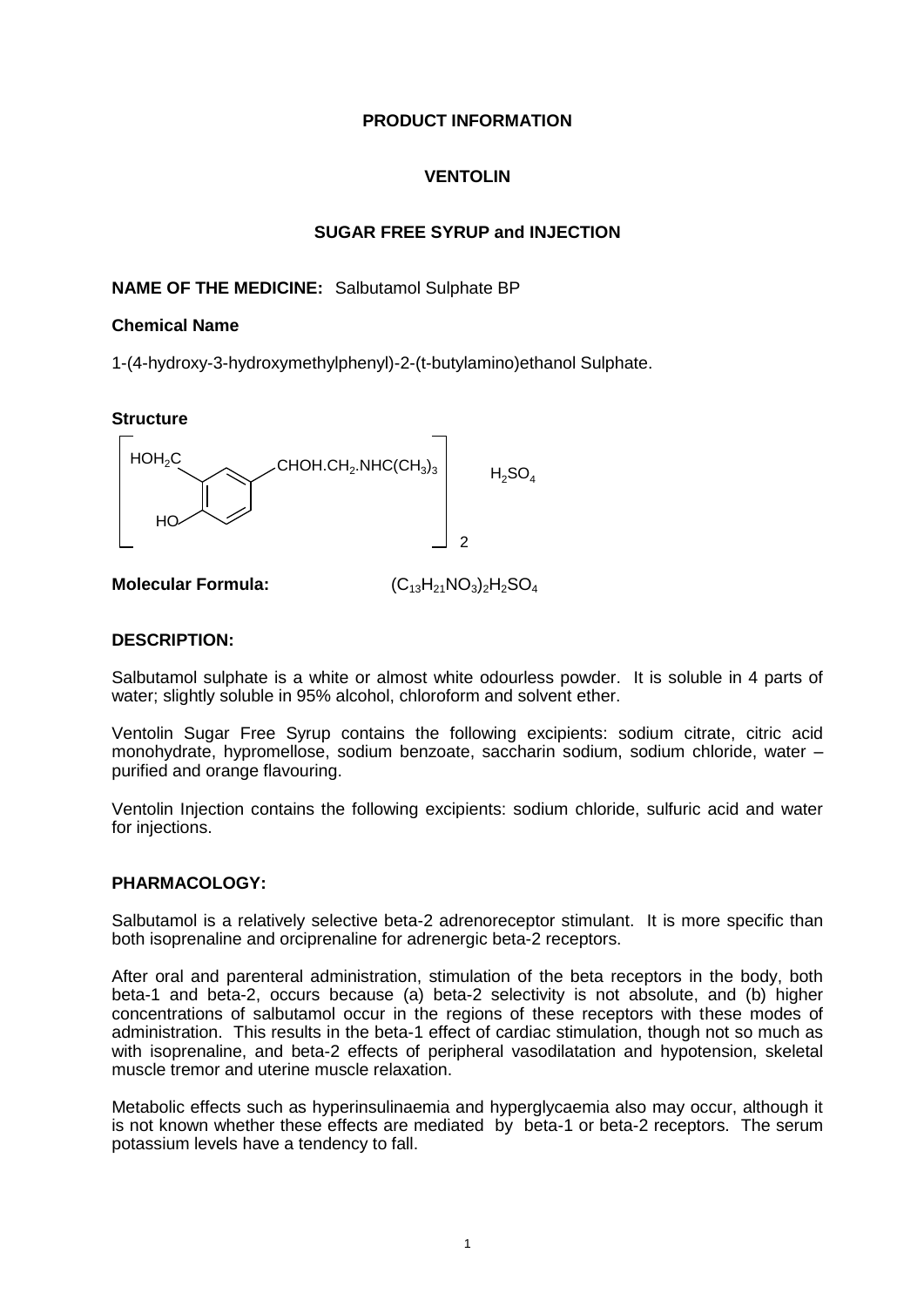# **Pharmacokinetics**

Peak plasma levels occur at 2 to 4 hours after oral administration of salbutamol.

The elimination half-life of oral or inhaled salbutamol is between 2.7 and 5 hours.

Salbutamol is not metabolized in the lung but is converted to the 4'-o-sulphate ester in the liver. Salbutamol is excreted in the urine as free drug and as the metabolite. After oral administration 58-78% of the dose is excreted in the urine in 24 hours, approximately 60% as metabolites. A small fraction is excreted in the faeces.

Impairment of liver or renal function may necessitate a reduction in dosage (see **Dosage and Administration**).

## **INDICATIONS:**

## VENTOLIN SUGAR FREE SYRUP

Ventolin is indicated for the prevention and relief of bronchospasm in bronchial asthma of all types and for the alleviation of reversible airways obstruction associated with conditions such as chronic bronchitis or emphysema.

#### VENTOLIN INJECTION

Ventolin is indicated for the prevention and relief of bronchospasm in bronchial asthma of all types.

## **CONTRAINDICATIONS:**

Hypersensitivity to any of the ingredients.

Non-intravenous formulations of salbutamol must not be used to arrest uncomplicated premature labour or threatened abortion.

## **PRECAUTIONS:**

The management of asthma should normally follow a stepwise programme, and patient response should be monitored clinically and by lung function tests. Increasing use of shortacting beta-2 agonists to control symptoms indicates deterioration of asthma control. Under these conditions, the patient's therapy plan should be reassessed. Sudden and progressive deterioration in asthma control is potentially life-threatening and consideration should be given to starting or increasing corticosteroid therapy. In patients considered at risk, daily peak flow monitoring may be instituted.

Patients should be warned that if either the usual relief is diminished or the usual duration of action reduced, they should not increase the dose or its frequency of administration, but should seek medical advice. As there may be adverse effects associated with excessive dosing, the dosage or frequency of administration should only be increased on medical advice.

In common with other beta-adrenoceptor agonists, salbutamol can induce reversible metabolic changes, for example increased blood sugar levels. The diabetic patient may be unable to compensate for this and the development of ketoacidosis has been reported. Concurrent administration of corticosteroids can exaggerate this effect.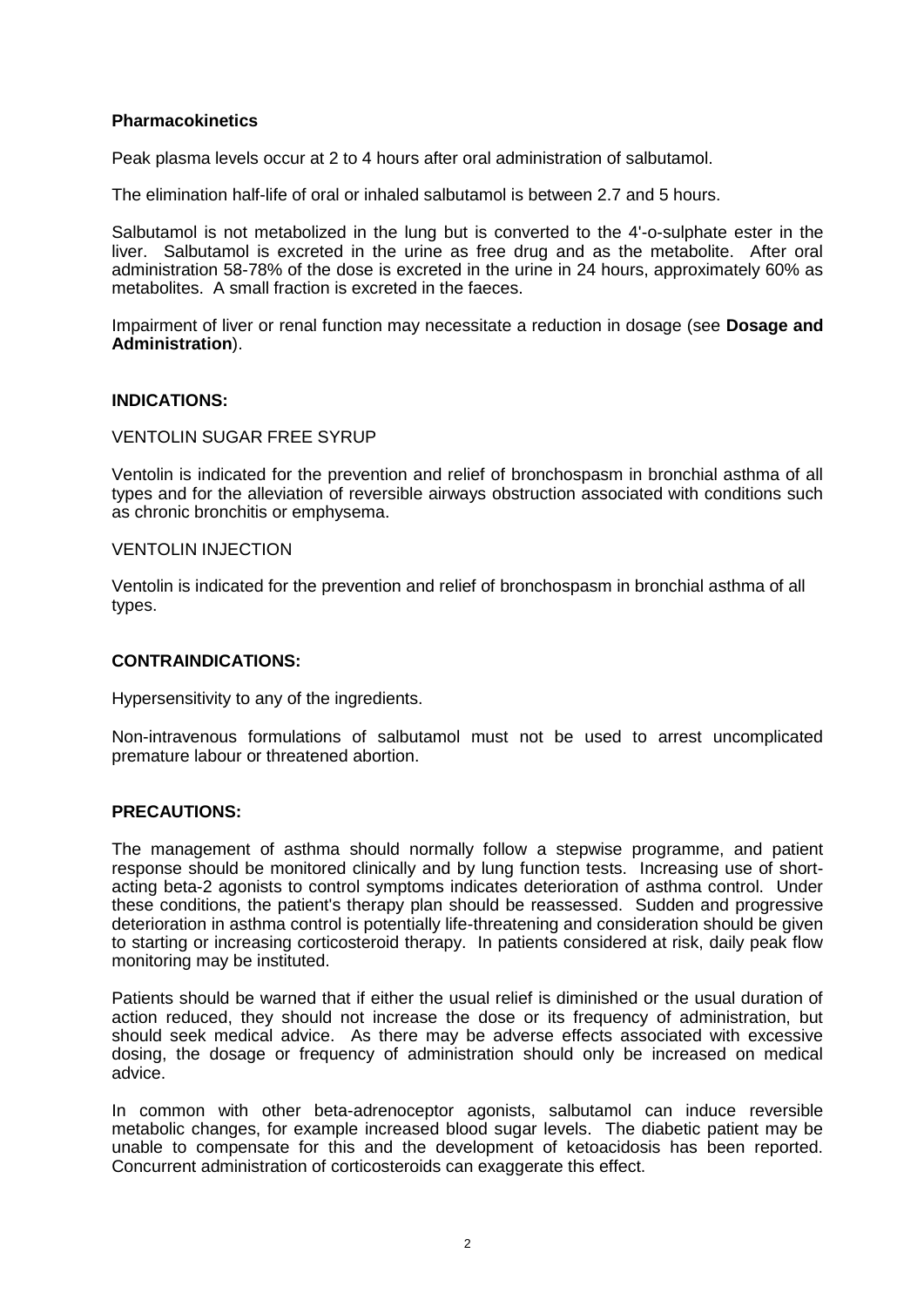Animal studies suggest that cardionecrotic effects may occur with high dosages of some sympathomimetic amines. On this evidence the possibility of the occurrence of myocardial lesions cannot be excluded subsequent to long term treatment with these drugs.

Care should be taken with patients who are known to have received large doses of salbutamol or other sympathomimetic drugs, or who are suffering from hypertension, hyperthyroidism, myocardial insufficiency, or diabetes mellitus.

Salbutamol should be administered cautiously to patients with thyrotoxicosis.

Excessive use may induce a non-responsive state leading to a worsening of hypoxaemia.

Potentially serious hypokalaemia may result from beta-2-agonist therapy mainly from parenteral and nebulised administration. Particular caution is advised in acute severe asthma as this effect may be potentiated by concomitant treatment with xanthine derivatives, steroids, diuretics and hypoxia. It is recommended that serum potassium levels are monitored in such situations.

The possibility of cardiac arrhythmias arising as a consequence of salbutamol induced hypokalaemia should be borne in mind, especially in digitalised patients, following the administration of Ventolin Injection.

### **Special Warnings and Precautions for Ventolin Injection**

The use of Ventolin parenteral preparations in the treatment of severe bronchospasm or status asthmaticus does not obviate the requirement for glucocorticoid steroid therapy as appropriate. When practicable, administration of oxygen concurrently with parenteral Ventolin is recommended, particularly when it is given by intravenous infusion to hypoxic patients.

In common with other beta-adrenoceptor agonists, Ventolin can induce reversible metabolic changes such as reversible hypokalaemia and increased blood glucose levels. The diabetic patient may be unable to compensate for this and the development of ketoacidosis has been reported. Concurrent administration of corticosteroids can exaggerate this effect.

Diabetic patients and those concurrently receiving corticosteroids should be monitored frequently during intravenous infusion of Ventolin so that remedial steps (eg an increase in insulin dosage) can be taken to counter any metabolic change occurring. For these patients Ventolin Solution for Intravenous Infusion should be diluted with Sodium Chloride Injection BP, rather than Sodium Chloride and Dextrose Injection BP.

Lactic acidosis has been reported very rarely in association with high therapeutic doses of intravenous and nebulised short-acting beta-agonist therapy, mainly in patients being treated for an acute asthma exacerbation (see Adverse Reaction section). Increase in lactate levels may lead to dyspnoea and compensatory hyperventilation, which could be misinterpreted as a sign of asthma treatment failure and lead to inappropriate intensification of short-acting betaagonist treatment. The population at risk primarily includes patients with an acute exacerbation of the underlying respiratory disease undergoing high dose treatment regimens, particularly with intravenous and nebulised salbutamol. It is therefore recommended that patients are monitored for the development of elevated serum lactate and consequent metabolic acidosis in this setting.

## **Effects on Fertility**

There is no information on the effects of salbutamol on human fertility.

#### **Use in Pregnancy** Pregnancy category: A.

Salbutamol is known to cross the placental barrier in humans. Safety for use in pregnancy has not been demonstrated, therefore the drug should not be used in pregnant women, or those likely to become pregnant, unless the expected benefit outweighs any potential risk.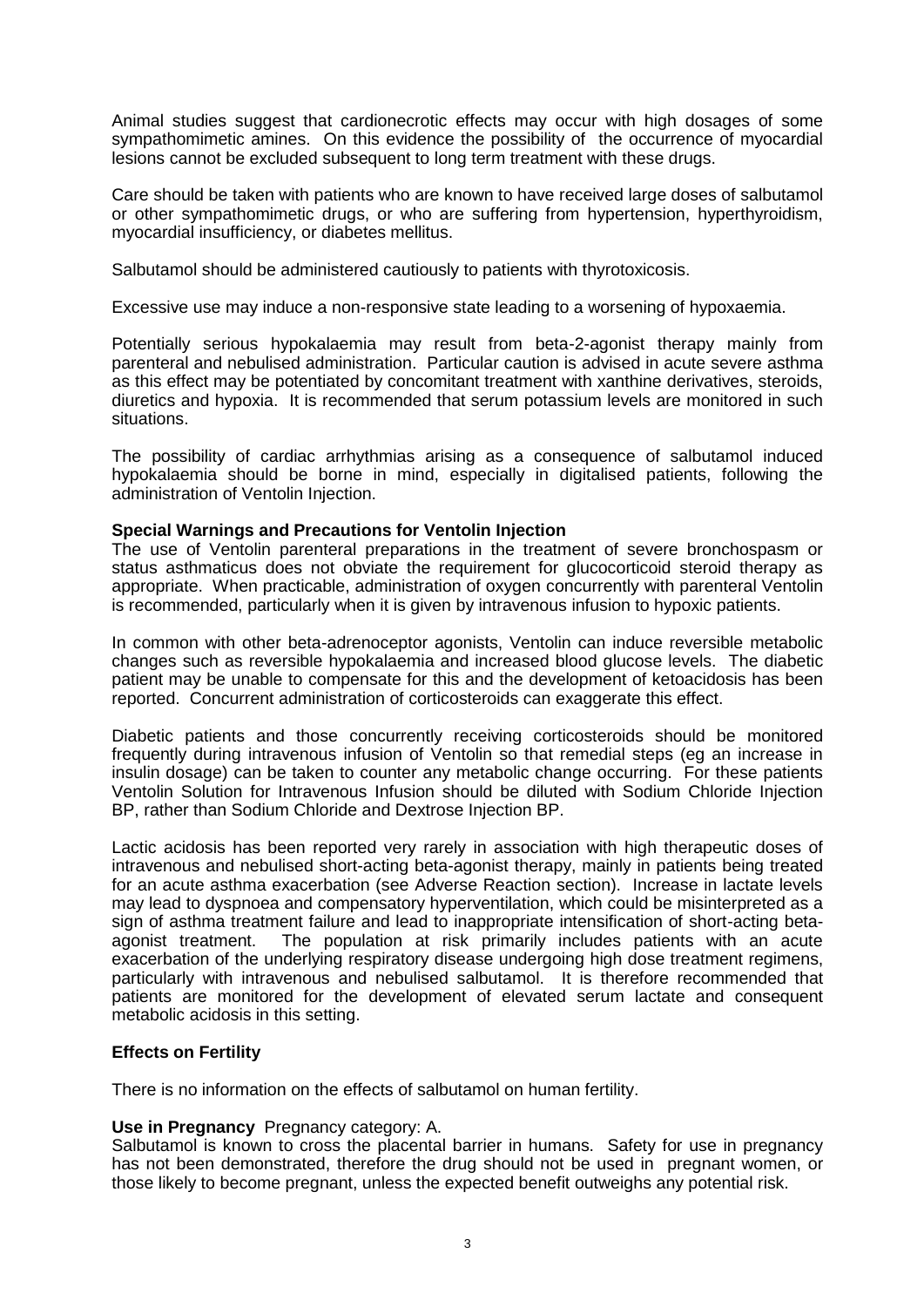Oral administration of salbutamol to rats and rabbits during pregnancy showed no teratogenic effects in offspring.

During worldwide marketing experience, rare cases of various congenital anomalies, including cleft palate and limb defects have been reported in the offspring of patients being treated with salbutamol.

Although intravenous salbutamol is used in the management of uncomplicated premature labour, it should not be used for threatened abortion during the first or second trimesters of pregnancy (see **Contraindications**). Intravenous salbutamol is contra-indicated in cases of ante-partum haemorrhage because of the risk of further haemorrhage from an atonic uterus and there is the risk of the same problem arising inadvertently in asthmatics using salbutamol. Profuse uterine bleeding following spontaneous abortion has been reported after the use of salbutamol. Special care is required in pregnant diabetic women.

## **Use in lactation**

It is not known whether salbutamol is excreted in breast milk nor whether it has a harmful effect on the newborn. Therefore it is not recommended for nursing mothers unless the expected benefits outweigh any potential risk.

## **INTERACTIONS WITH OTHER MEDICINES:**

Beta adrenergic blocking drugs inhibit the bronchodilator action of salbutamol and other sympathomimetic bronchodilators. However such drugs should not be used in asthmatic patients as they may increase airway resistance.

Care is recommended if it is proposed to administer salbutamol in concomitant therapy with other sympathomimetic amines as excess sympathetic stimulation may occur.

Animal studies have shown that large doses of salbutamol may interact with imipramine, chlordiazepoxide and chlorpromazine but any practical significance of these results in man remains to be established.

## **ADVERSE EFFECTS:**

A fine tremor of skeletal muscle has been very commonly reported, the hands being the most obviously affected; a few patients experience a feeling of muscle tension however this is a very rare occurence. These effects are dose related and are caused by a direct action on skeletal muscle and not by direct CNS stimulation.

Increases in heart rate are a common occurrence after administration of Ventolin Injection. These increases are dose dependent and are of the order of 20 beats/minute with subcutaneous doses of 20 mcg/kg, intramuscular doses of 12 mcg/kg and intravenous infusion rates of 10 mcg/min in adults. In patients with pre-existing sinus tachycardia, especially those in status asthmaticus, the heart rate tends to fall after Ventolin Injection as the condition of the patient improves.

With higher doses than those recommended, or in patients who are unusually sensitive to beta-adrenergic stimulants, dilatation of some peripheral arterioles may occur leading to a small reduction in arterial pressure; a compensatory increase in cardiac output may then occur.

Cardiac arrhythmias (including atrial fibrillation, supraventricular tachycardia and extrasystoles) have been reported. Peripheral vasodilation and a compensatory small increase in heart rate may occur in some patients. Tachycardia may occur in some patients.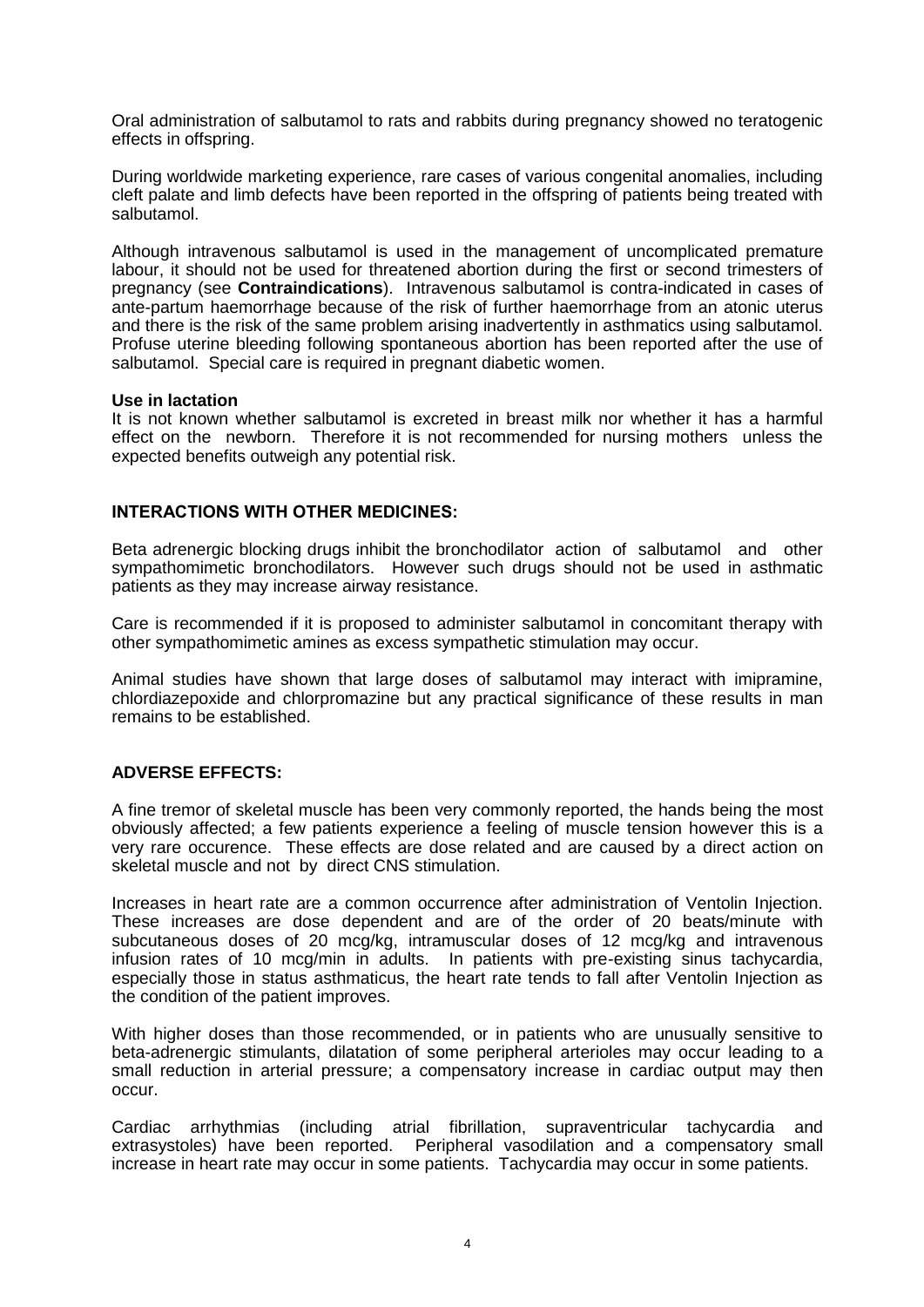Other reactions which may occur are headaches, nausea, palpitations and sensations of warmth. Hypersensitivity reactions including angioedema, urticaria, bronchospasm, hypotension and collapse have been reported very rarely. There have been very rare reports of muscle cramps.

Slight pain or stinging after injection may occur.

Note:

The incidence and severity of particular side effects depends on the dosage and route of administration. Ventolin does not cause difficulty in micturition because, unlike sympathomimetic drugs such as ephedrine, therapeutic doses have no alpha-adrenergic receptor stimulant activity.

Potentially serious hypokalaemia may result from beta-2-agonist therapy.

Lactic acidosis has been reported very rarely in patients receiving intravenous and nebulised salbutamol therapy for the treatment of acute asthma exacerbation.

As with other beta-2 agonists hyperactivity has been reported rarely in children.

## **DOSAGE AND ADMINISTRATION:**

Increasing use of beta-2 agonists may be a sign of worsening asthma. Under these conditions a reassessment of the patient's therapy plan may be required and concomitant glucocorticosteroid therapy should be considered.

#### VENTOLIN SUGAR FREE SYRUP

#### **Adults:**

5-10 mL three or four times a day. The optimum single dose for many patients is 10 mL but, especially with elderly patients or with patients who are unusually sensitive to beta-adrenergic stimulant drugs, it is advisable to initiate treatment with 5 mL three or four times a day. If adequate bronchodilatation is not obtained the dose may be gradually increased to as much as 20 mL, usually without significant cardiovascular side effects.

#### **Children:**

0.15 mg/kg/dose which may be repeated as required, up to 6 hourly. The maximum single dose is 4 mg (10 mL).

Note: Ventolin Sugar Free Syrup does not contain sugars. It may be diluted with Purified Water BP. The resulting mixture should be protected from light and used within 28 days. A 50% v/v dilution of Ventolin Sugar Free Syrup has been shown to be adequately preserved against microbial contamination. However, to avoid the possibility of introducing excessive microbial contamination, the Purified Water used for dilution should be recently prepared or alternatively it should be boiled and cooled immediately before use. Dilution of Ventolin Sugar Free Syrup with Syrup BP or sorbitol solution is not recommended as this may result in precipitation of the cellulose thickening agent. Admixture of Ventolin Sugar Free Syrup with other liquid preparations is not recommended.

### VENTOLIN INJECTION

Ventolin Injection is to be used under the direction of a physician.

Ventolin Injection should not be administered in the same syringe or infusion as any other medication.

Ventolin Injection may be administered subcutaneously, intramuscularly or intravenously.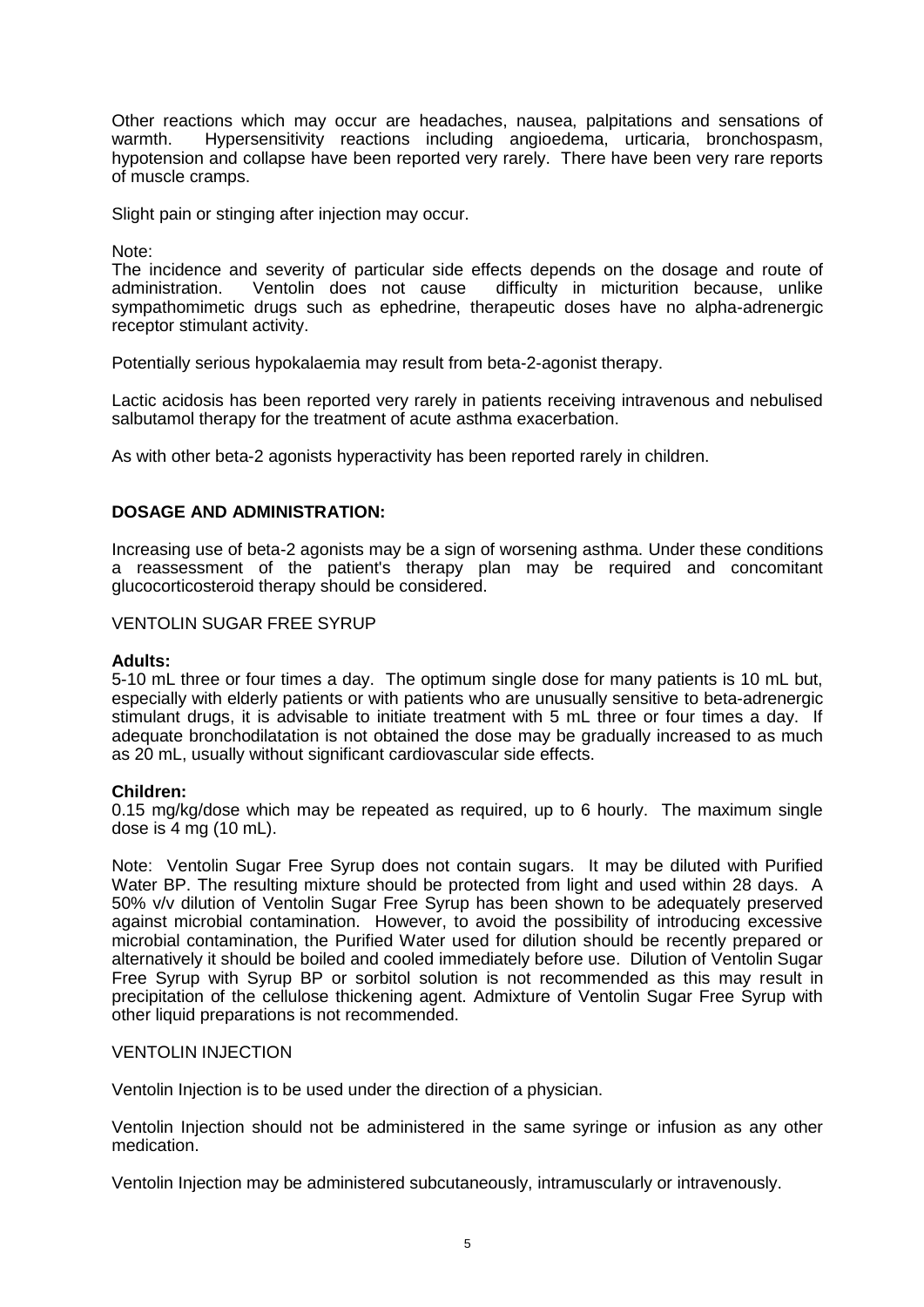# **Subcutaneous Route**

## **Adults**:

1 mL repeated every three to four hours as required.

### **Intramuscular Route**

### **Adults**:

1 mL repeated every three to four hours as required.

### **Children 2-12 years**:

10-20 microgram/kg/dose repeated up to 4-6 hourly. The maximum single dose is 400 microgram.

### **Intravenous Route**

### **Adults**:

0.4-0.6 mL (200-300 mcg) injected over one minute. Repeat after fifteen minutes if required.

## **Children 2-12 years**:

0.1-0.4 mL (50-200 mcg) injected over one minute. Repeat after fifteen minutes if required.

### **Infusion**

### **Adults**:

A starting dose of 5 microgram/min is recommended with appropriate adjustments in dosage according to patient response. The dose can be increased to 10 microgram/min and 20 microgram/min. Infusion rate should not exceed 20 microgram/min except in patients with severe bronchospasm. A loading dose of 200 microgram may be given over one minute to speed onset of action before commencing infusion of 5 microgram/min.

## **Children 2-12 years**:

A loading dose given over 1 minute of 5 to 7.5 microgram/kg followed by an infusion at the rate of 5 to 7.5 microgram/kg/hour.

Note: Ventolin Injection may be diluted with Water for Injection BP, Sodium Chloride Injection BP or Sodium Chloride and Dextrose Injection BP. The intramuscular route is recommended as the route of choice. When patients are to be treated with an infusion, it is recommended that an initial intravenous injection should be given as a loading dose. Ventolin Injection should be used in conjunction with the usual drug therapy for patients with severe bronchospasm. Ventolin Injection can be used following use of bronchodilators by inhalation. All unused admixtures of salbutamol parenteral preparations with infusion fluids should be discarded twenty-four hours after preparation.

#### **Geriatric**

Initial doses of salbutamol in the elderly should be lower than the recommended adult dosage. The dose may then be gradually increased if sufficient bronchodilatation is not achieved.

#### **In impaired liver function**

As about 60% of orally administered salbutamol (this includes not only the syrup preparation but also approximately 90% of an inhaled dose) is metabolized to an inactive form, impairment of liver function may result in accumulation of unchanged salbutamol.

#### **In impaired renal function**

About 60-70% of salbutamol administered by inhalation or intravenous injection is excreted in urine unchanged. Impairment of renal function may therefore require a reduction in dosage to prevent exaggerated or prolonged effects.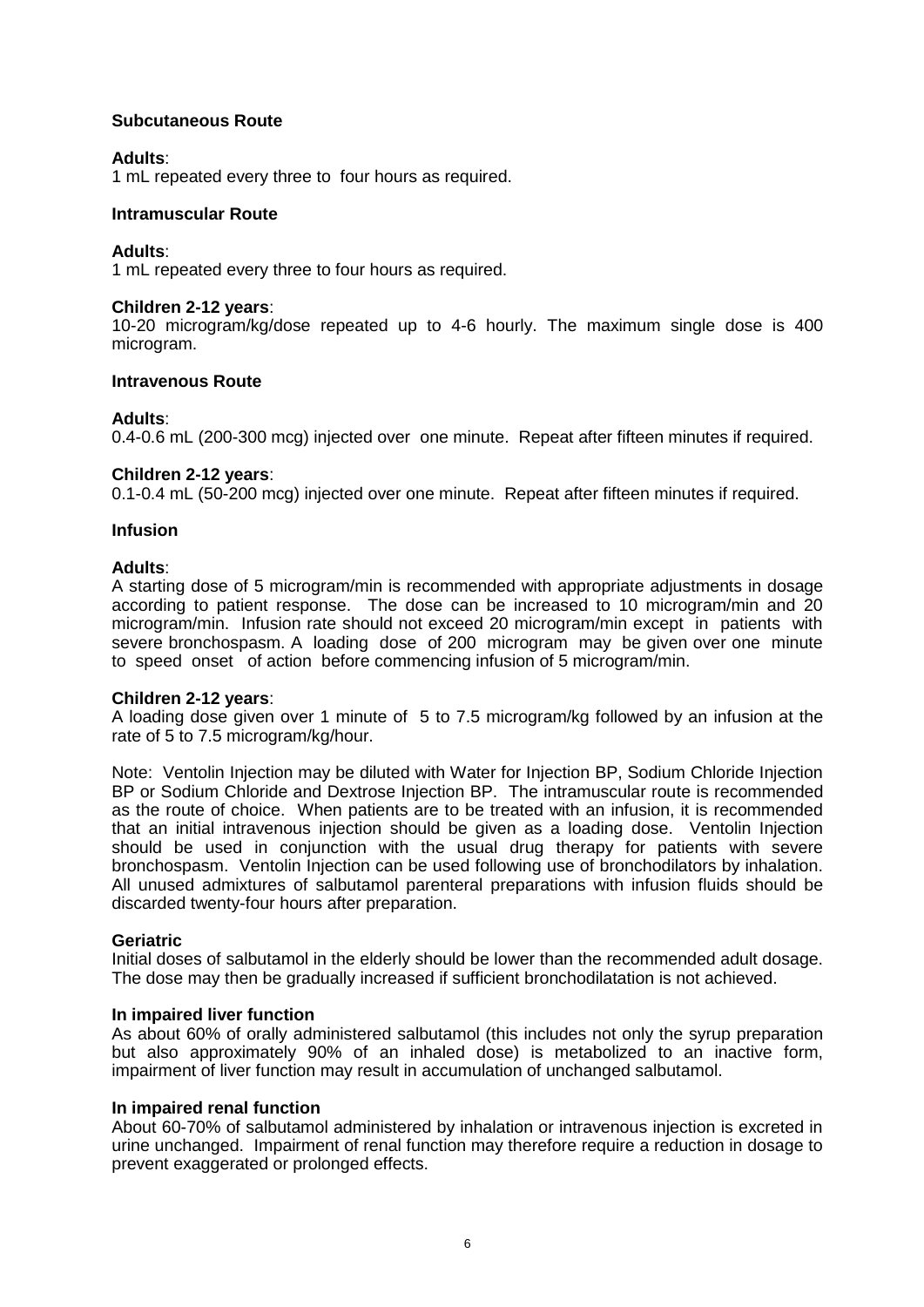## **OVERDOSAGE:**

For information on the management of overdose, contact the Poison Information Centre on 131126 (Australia).

The most common signs and symptoms of overdose with salbutamol are transient beta agonist pharmacologically mediated events (see Warnings and Precautions and Adverse Reactions). The signs of salbutamol overdosage are significant tachycardia and/or significant muscle tremor.

Hypokalaemia may occur following overdosage with salbutamol. Serum potassium levels should be monitored.

Lactic acidosis has been reported in association with high therapeutic doses as well as overdoses of short-acting beta-agonist therapy, therefore monitoring for elevated serum lactate and consequent metabolic acidosis (particularly if there is persistence or worsening of tachypnea despite resolution of other signs of bronchospasm such as wheezing) may be indicated in the setting of overdose.

Nausea, vomiting and hyperglycaemia have been reported, predominantly in children and when salbutamol overdose has been taken via the oral route.

Consideration should be given to discontinuation of treatment and appropriate symptomatic treatment such as a cardio-selective beta-blocking agent given by intravenous injection, in patients presenting with cardiac symptoms (e.g. tachycardia, palpitations). Beta-blocking drugs should be used with caution as they may cause bronchospasm in sensitive individuals.

## **PRESENTATION AND STORAGE CONDITIONS:**

Ventolin Sugar Free Syrup contains 2.0 mg salbutamol as the sulphate in each 5 mL in an orange flavoured sugar free and dye free formulation available in glass bottles of 150 mL.

Ventolin Injection Ampoules of salbutamol sulphate equivalent to 500 mcg salbutamol in 1 mL sterile isotonic solution. The ampoules are clear, neutral glass and the solution is colourless or faintly straw coloured. Ventolin Injection is available in packs of 5 x 1 mL ampoules.

## **Shelf life and storage conditions**

Ventolin Sugar Free Syrup has a shelf life of 3 years when stored below 30°C. Store protected from light.

Ventolin Injection has a 2 year shelf life when stored below 25°C. Store protected from light.

## **NAME AND ADDRESS OF THE SPONSOR:**

GlaxoSmithKline Australia Pty Ltd Level 4, 436 Johnston Street Abbotsford Victoria 3067

## **POISON SCHEDULE OF THE MEDICINE:**

Scehdule 4 – Prescription Only Medicine